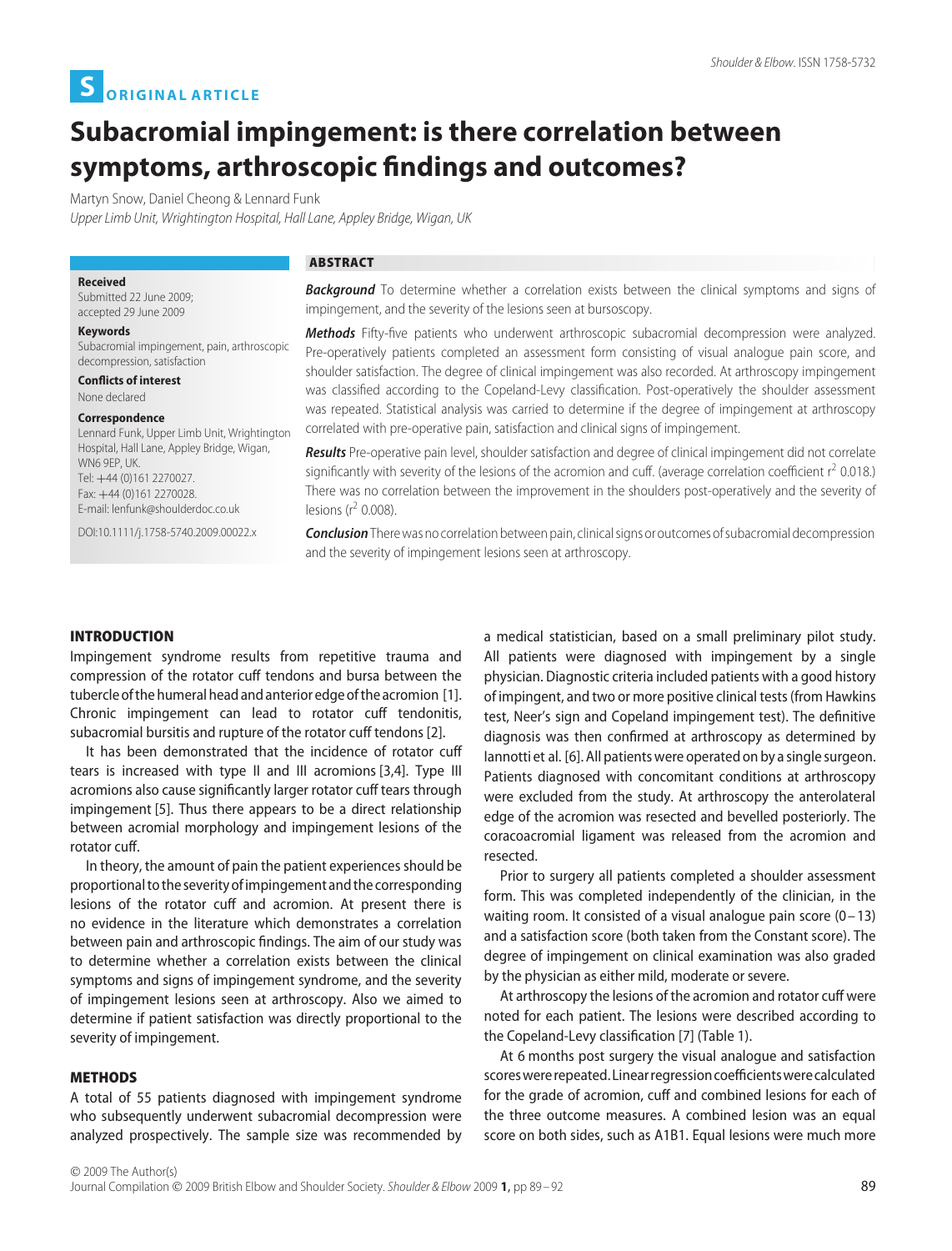**Table 1** Copeland-Levy classification of impingement lesions at arthroscopy [7]

| Impingement lesion acromion                                | Impingement lesion cuff                                                                |
|------------------------------------------------------------|----------------------------------------------------------------------------------------|
| A0 - Normal<br>A1 - Minor scuffing<br>A2 - Marked scuffing | $RO$ – Normal<br>B1 - Minor scuffing<br>B2 - Major scuffing, partial thickness<br>tear |
| A3 - Bare bone areas                                       | B <sub>3</sub> - Full thickness tear<br>B4 - Massive cuff tear                         |

common than differential lesions (e.g. A1B3) and therefore only these were analyzed.

# RESULTS

Fifty-five patients were analyzed with a mean age at surgery of 56.6 years. There were 25 males and 30 females. On arthroscopic examination, the most common lesion of the rotator cuff was B2 (58% of patients) and the most common lesion of the acromion was A2 (71% of patients).

The distribution of pre-operative pain scores according to lesion are shown in Table 2. There was no statistically significant correlation between the severity of pain and the grade of acromial, rotator cuff or combined lesions (Table 3). The preand post-operative satisfaction scores according to lesion are shown in Table 2. There was also no statistical correlation between pre-operative or post-operative satisfaction and degree of impingement (Table 3).

Six patients (11%) deemed to have mildly positive impingement tests pre-operatively had a mean combined lesion score of 3.7.

# **Table 2** Results of data analysis

|                | Pre-operative<br>pain level | Pre-operative<br>satisfaction | Post-operative<br>satisfaction increase |
|----------------|-----------------------------|-------------------------------|-----------------------------------------|
| Cuff lesion    |                             |                               |                                         |
| 0              | 6.7                         | 2.7                           | 4                                       |
| 1              | 5                           | 0.5                           | 5.5                                     |
| 2              | 5.4                         | 2.1                           | 5.1                                     |
| 3              | 4.8                         | 1.8                           | 6.1                                     |
| 4              | 4                           | 3.1                           | 4.4                                     |
|                | Acromion lesion             |                               |                                         |
| 0              | 6.6                         | 2.4                           | 5.2                                     |
| 1              | 3.7                         | 1.8                           | 6.2                                     |
| $\overline{2}$ | 4.8                         | 2.4                           | 5.3                                     |
| 3              | 5.8                         | 1.8                           | 3.4                                     |
|                | Cuff + acromion lesion      |                               |                                         |
| 0              | 6.7                         | 2.7                           | 4                                       |
| $\mathbf{1}$   | N/A                         | N/A                           | N/A                                     |
| $\overline{2}$ | 6.6                         | 1.8                           | 6.6                                     |
| 3              | 1.5                         | 3.5                           | 5.5                                     |
| 4              | 5                           | 2.2                           | 4.8                                     |
| 5              | 4.5                         | 1.3                           | 7.5                                     |
| 6              | 3.6                         | 3.4                           | 2.8                                     |
| 7              | 6                           | 1.7                           | 4.3                                     |

**Table 3** A summary of the correlation coefficients for pain and satisfaction (pre and post-operatively) vs the grade of combined impingement scores

|                                | Acromion<br>lesion | Cuff<br>lesion | Combined<br>lesion |
|--------------------------------|--------------------|----------------|--------------------|
| Pre-operative<br>pain level    | 0.009              | 0.03           | 0.03               |
| Pre-operative<br>satisfaction  | 0.004              | 0.001          | 0.0002             |
| Post-operative<br>satisfaction | 0.02               | 0.003          | 0.001              |

Forty patients (72%) with moderately positive impingement tests had a mean combined lesion score of 4.1 and eight patients (17%) with markedly positive impingement tests had a mean combined lesion score of 4.4. There was no statistically significant correlation between the impingement tests and the combined lesions. Regression analysis plots for pain, impingement tests and satisfaction are shown in Figures 1 to 3.

Six patients (11%) had no improvement after surgery and 89% of patients were satisifed. The full data set for all patients is shown in Appendix S1.

# **DISCUSSION**

In 1972, Neer [8] described acromion alterations attributable to mechanical impingement. He described a large anterior acromial spur and excrescences of the anterior third, which he believed to be characteristic of chronic impingement with traction on the coracoacromial ligament. It has since been assumed that the severity of these architectural changes is proportional to the symptoms associated with impingement. We could find no such correlation in our study

A previous study by Soyer et al. [9] investigated outcomes following arthroscopic subacromial decompression. They found that the improvement in pain post-operatively was not related to theamountofacromion resectedatoperation,and thus the severity of impingement. It confirms that theoriginsof pain in impingement are multifactorial and not solely related to mechanical factors. The exact source of the pain appears to be unclear. It has been shown that resection of the acromion and/or the coracoacromial ligament results in clinical improvement, although no direct relationship has been shown to exist. This has lead investigators to suggest that relief from impingement syndrome could result from the resection of the thickened bursal tissues.Soiferet al. [10] showeda rich neural innervation of the subacromial space, especially of the subacromial bursa. The nociceptive information relayed by free nerve ends may be responsible for the pain associated with the impingement syndrome and rotator cuff pathology. This may explain the relief of pain after arthroscopic debridement. We remain sceptical of this theory as bursal resection is not a routine practice for us when undertaking an arthroscopic decompression.

Clinical diagnosis in our study was based on two positive clinical tests. The Neer, Hawkins and Copeland's tests have all been shown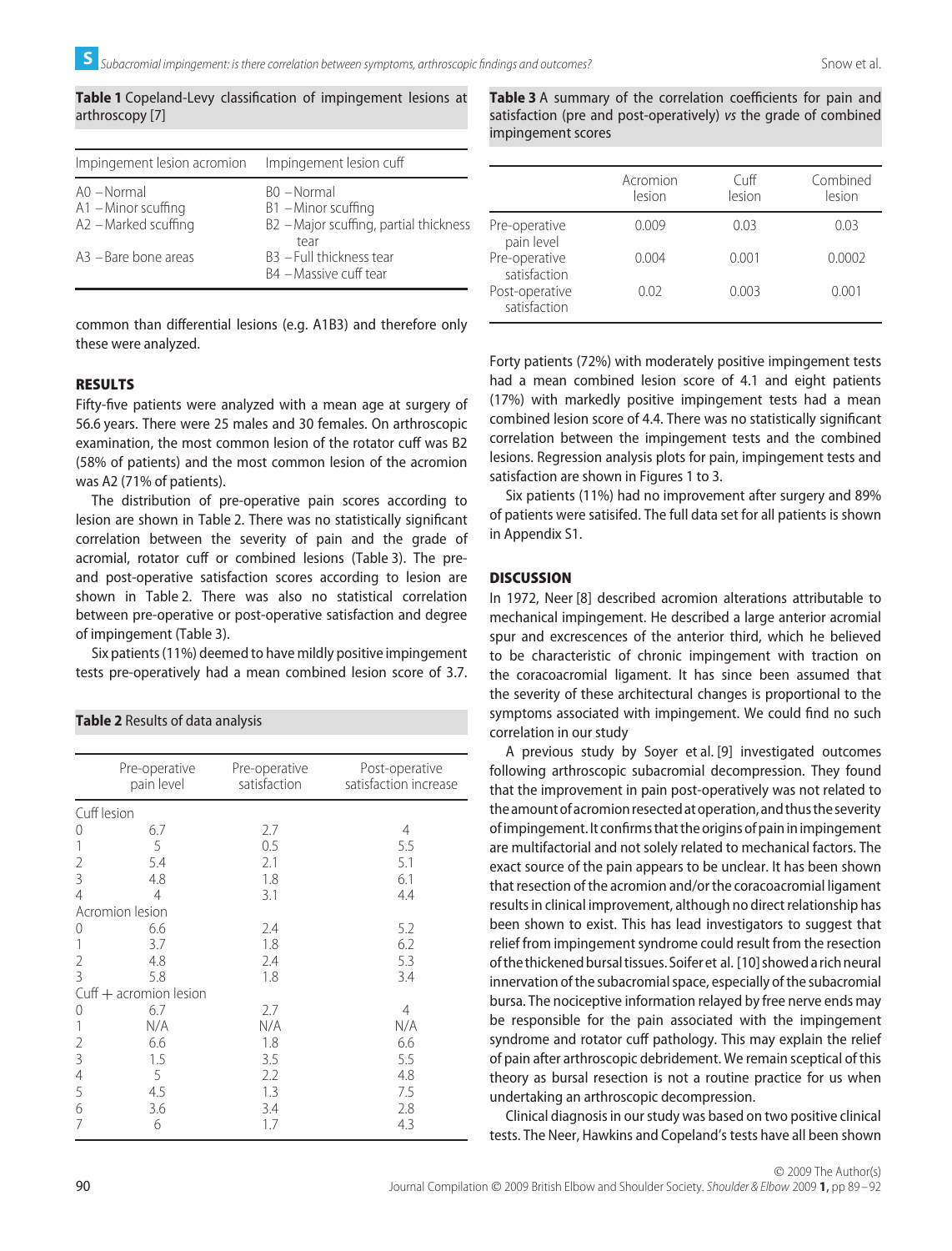

**Fig. 1** Linear regression showing combined lesion score against preoperative pain level.



Fig. 2 Linear regression showing combined lesion score against preoperative satisfaction.

to be highly sensitive for impingement. These tests are based on the morphological changes associated with impingement, and similar to pre-operative pain, there is no correlation with severity. Whilst positive tests can predict a good outcome post surgery [11], they cannot indicate the grade of impingement. Thus the need for decompression should be based on the combination of pain and positive tests and not the subjective severity of impingement found on examination.

The correlation between the severity of impingement lesions and satisfaction post-operatively was not statistically significant in our study. Debate still exists regarding the relationship between outcome and the severity of impingement. There is evidence in the literature to support a number of theories. Hoe-Hanson et al. [12] and Chui et al. [13] confer with our results and show no direct relationship. Esch et al. [14] reported a higher satisfaction post-op in patients with complete or partial cuff tears, as did Adholfson & Lisholm [15]. By contrast Gartman [16] and Patel et al. [17] reported that patients with impingement but no rotator cuff tears had better results.



**Fig. 3** Linear regression showing combined lesion score against impingement test (1 = mild, 2 = moderate, 3 = marked).

The reported results of acromioplasty vary widely. However meta-analysis has shown the overall success rate to be approximately 85% [18]. In our study 89% of patients were satisfied with the outcome of surgery. From our study the need for decompression should not be made according to the severity of impingement lesion. If a diagnosis of impingement has been made both clinically and arthroscopically then a decompression should be carried out. Even minor impingement can cause significant pain which improves following decompression.

In conclusion, in our study there was no significant correlation between pain or pre-operative clinical findings and the severity of impingement lesions seen at arthroscopy. Similarly there was no correlation between the severity of lesions and post-operative satisfaction. The need for decompression should be based on a pain with positive clinical findings and not on the severity of impingement lesions at arthroscopy.

# References

- 1. **Simm E**, **Hill J**. Rotator cuff injuries: an update. J Orthop Sports Phys Ther 1989; 10:394–8.
- 2. **Neer CS**. Impingment lesions. Clin Orthop 1983; 173:70.
- 3. **Bigliani LU**,**Morrison DS**,**April EW**. Morphology of the acromion and its relationship to rotator cuff tears. Orthop Trans 1986; 10:459–60.
- 4. **Iannotti JP. ed.** Rotator cuff disorders: evaluation and treatment, American Academy of Orthopaedic Surgeons Monograph Series. Park Ridge: Highwire Press. 1991: 5.
- 5. **Mako Hirano MD**, **Junji Ide MD**, **Katsumasa Takagi MD**. Acromial shapes and extension of rotator cuff tears: Magnetic resonance imaging evaluation. J Shoulder and Elbow Surg 2002; 11:576–8.
- 6. **Iannotti JP**, **Zlatkin MB**, **Esterhai JL**, et al. Magnetic resonance imaging of the shoulder. Sensitivity, specificity and predictive value. J Bone Joint Surg 1991; 73:17–29.
- 7. **Levy O**, **Sforza G**, **Dodenhoff RM**, **Copeland SA**. Arthroscopic evaluation of the impingement lesion: pathoanatomy & classification. J Bone Joint Surg (Br) 2000; (Suppl III):233.
- 8. **Neer CS**. Anterior acromioplasty for chronic impingement syndrome in the shoulder: a preliminary report 1972. J Bone Joint Surg 1972; 54:41–50.